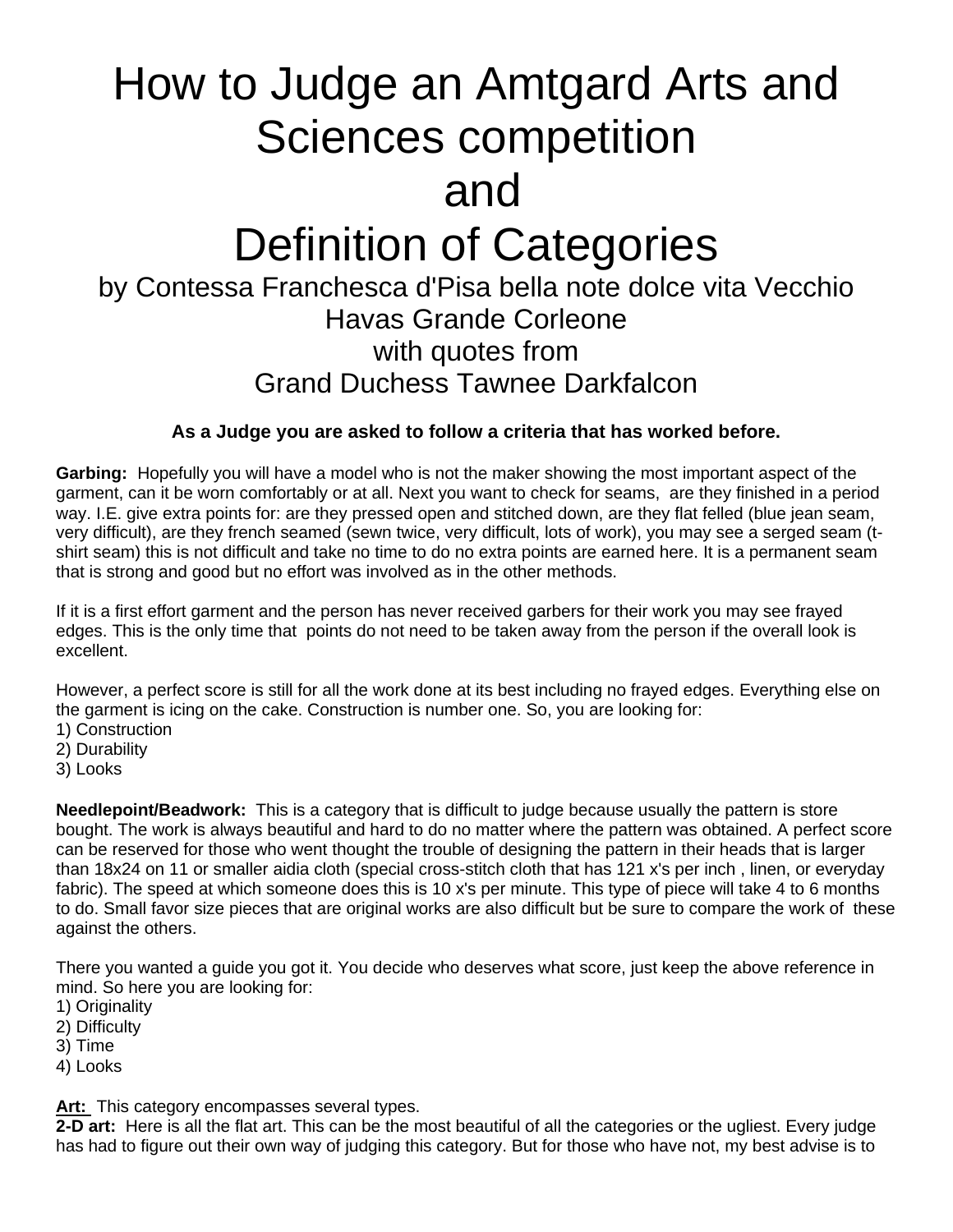discuss the piece with your fellow judges especially if one of then has their Masterhood in this category. Your looking for:

- 1) Originality
- 2) Difficult
- 3) Looks

**3-D art:** This category is for sculptures, jewelry, some weapons, shields, etc. Again you want to look for originality more than anything else. You can discuss what you see with your fellow judges, compare notes. The time put in to each aspect is also important. Each item should have documentation on how they were made. You are looking for:

- 1) Originality
- 2) Difficulty
- 3) General Appearance

**Cooking/Brewing:** This is another category that can enlightened you or make you sick. The taste of something is the most important than the looks. Unless it is in the Brewing category. Only the brewer really knows so documentation is very important. Your score will have to depend on their documentation. Your looking for:

- 1) Taste
- 2) Originality
- 3) Presentation

**Devices/Favors:** See Garbing above. Documentation for the Device is the best way to judge this category.

**Bardic:** This category is always judged on a personal preference. It has always been a complaint of many that the judging is not done well. Sir Pebyr wrote a great article on performance. If you have read this then refer to it for this category or better yet go grab him and ask. To most if the piece entertained it has done it's job. But then there is the newest member that had to work up the nerve for weeks to perform and did not do well with the piece but stood his ground and finished it without a mistake. You may wish to judge him on effort. Your looking for:

- 1) Performance
- 2) Originality
- 3) Effort

**Sciences:** The process of the constructed items is important. When it comes to weapons your first concern will be is it safe. If the weapon is unsafe you have the option to finding the person who made it and asking them if they would rather enter it in 3-D art. If the answer is no then the item in question should not receive a score for it failed to pass the safety test, it is not a legal weapon. You are looking for:

- 1) Construction
- 2) Originality
- 3) Time taken
- 4) Effort
- 5) Durability
- 6) Presentation

## **Definitions of Categories**

The following are definitions and my synopsis of definitions from an article on *Winning Crown Qualifications.* The article was written by Grand Duchess Tawnee Darkfalcon, her definitions are in italics:

**2-D art:** (*drawings, paintings, banners, scrolls*, etchings on other works) *A piece which is really 3-D, such as a pillow or banner, can be entered in this category if all you want judged is the actual picture*. *This category has seen the destruction of people's work*. Don't just bring out an unframed pencil sketch, unpainted and free to be caught up by a tree or flippant wind. Pencil drawings are hard to see. Color pencils, *matte* boards, ink pens are *cheap*.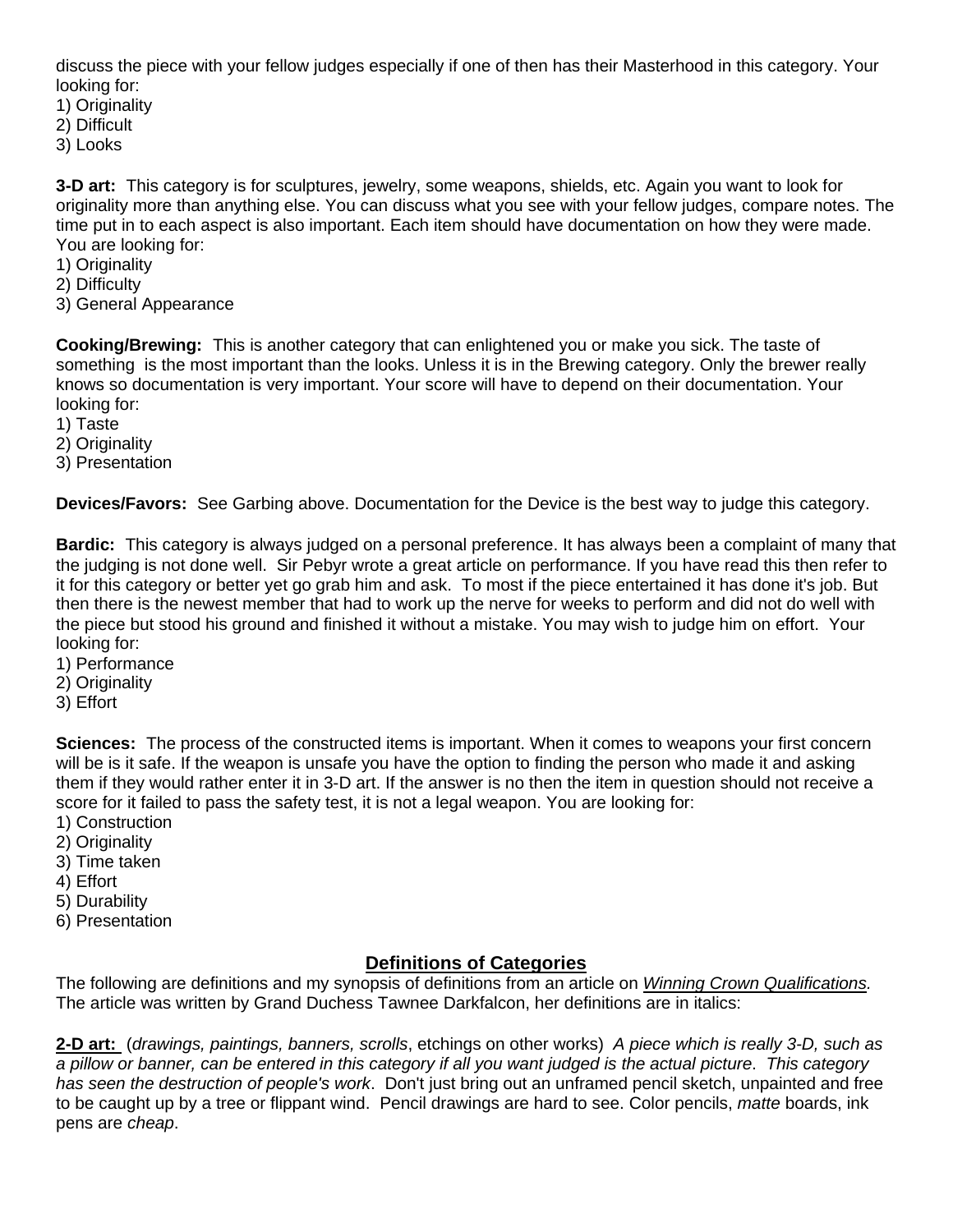**3-D art:** *(jewelry, sculpture, coronets, ceramics, toys, games, etc*.) *Basically if its three dimensional, and you want it judged for its artistic qualities rather than the complexity of construction, it can be entered here.*

**Photography:** (black and white, sepia, or color) This category is neither period or appropriate but it has it's place. We need to document the growth of our great organization thus the new category. Photographs must be tasteful, no nudes. You must have developed the film yourself and printed the photos to get full credit for this category. If you are not the technician you will only receive partial credit, 30%. If you do not indicate on your entry form that you are the technician as well as the photographer it will be assumed that you will receive 30% of the credit on your score.

**Bardic:** (instrumental, dance, oratory) *Both instrument and piece should be period if possible. If the instrument*  isn't period, the piece should certainly be so. If you are playing your own work, tell the judges. For Oratory *most entries consist of poetry recitations and theatrical soliloquy. If you are* reciting *your own work, tell the*  judges. If possible, you should memorize your entry, and perform it with vigor. If you are singing remember that carrying a tune has become very important of late. Have a musician play along with you for confidence, you'll be surprised how wonderful you really sound. Ask the great Bards in your area for a copy of their articles about singing or just pick their brains 'til there's nothing left.

**Garbing:** (court, fighting garb that is not armor such as monster garb and class garb, color including hats, masks, gauntlets, cloaks, boots, pouches, etc., needle work) *The very finest of Amtgard garb has passed through this category. Feel free to have someone else model your garb, but choose your model wisely. Flash and sparkle are popular in moderation, but even court garb should be reasonably functional. If there's something special about your entry, tell the judges about it. Accessories where you can, and don't forget the details.* Color and *fighting garb* are *the most basic art to Amtgard. This is a competition to use durable materials and practical designs in an imaginative fashion. Lame's and other fine fabrics are more durable than your might guess, don't be shy about trying new ideas. Simple variations on standard designs can be real winners Grand* Duchess Tawnee stresses that a judge will count off for a model that is *wearing jeans and sneakers,* under the garb. Needlework is a category that is near and dear to me. If you designed and stitched the item yourself then you receive full credit. If your entry was preprinted on the cloth or plotted by someone else then you get 50% of the credit. If you have ever had to draw out your own pattern you understand.

**Food:** (cooking, vintners, *desserts, beverages, herbal remedies*) *Always bring serving and eating utensils and dishes.* This includes bread if it is a jam or butter, crackers if it is cheese, sipping cups for your wines and liquors, etc. *If your food is spicy, the judges appreciate a cup of water. Appearance is important. Be practical in your choice of entries, often cooking entries must sit around for a couple of hours*. I will have a schedule put together in June 1994 so that you can time your cooking. I might be able to provide an area for cooking close to the judging area for freshness sake. Last year we had a great deal of homemade liquors that went over big and strong.

**Writing:** (prose, poetry, informative) These are to be submitted as typed, double-spaced pages with at least 5 copies enclosed in a page protector. DO NOT submit originals as there may be comments written on your entries. Word quantities are suggestions. Go over them at your own risk. All items will be judged on Amtgard period. Things that win: *short, interesting, humor, or humorous renderings of actual events*  for prose; *helpful useful articles,* or processes used to create your entry for informative; *humorous, serious, but try to choose a subject other than affairs of the heart* in poetry.

**Active Construction:** (period machines such as clocks, spinning wheels, looms, crossbows, muskets, wagons, etc.) *Active construction entries are constructs with moving parts.* Musical instruments such as a mandolin could also be entered because of the adjustable tuning pegs.

**Passive Construction**: (*staves, feast gear, real steel) This category shares a solid border with 3-D art. If you want your work judged on the quality and difficulty of construction, rather than simple beauty, enter it here.*

**Heraldry:** (devices, rose) Devices are your personal or company or household symbol on a tabard, banner, or scroll. Being that we are a fantasy society and have not established in many corpora's proper heraldry I ask